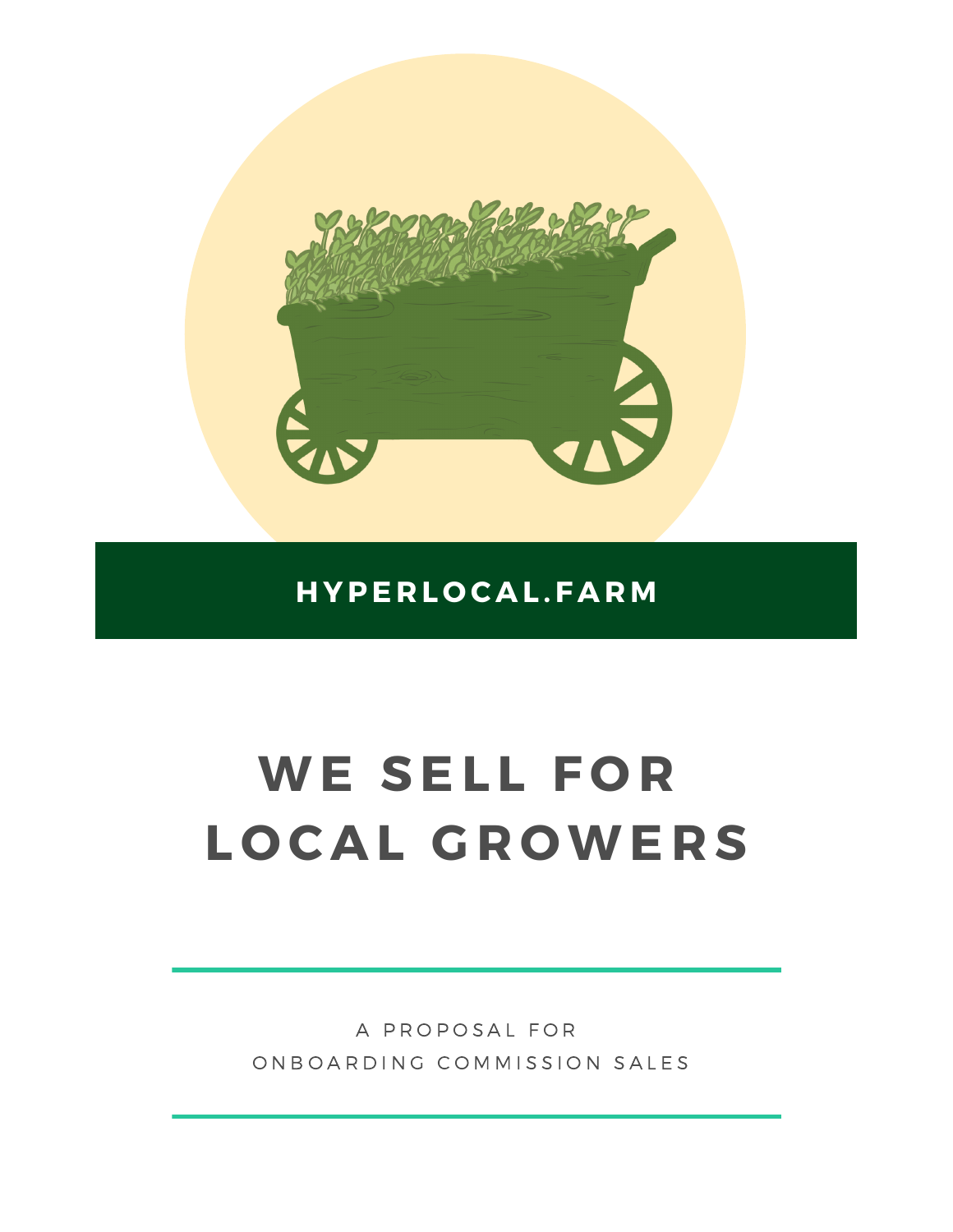

## **WH Y WE D O I T**

We believe the future of food is all about abundant local produce, freshly harvested on the same day we buy it.

When food is local, it

- Tastes better
- Is Healthier
- Supports the Local Community

Our mission is to make local food more accessible and convenient for our community.





We actively look for new customers so you don't have to.

We will only sell what you are able to harvest, at the rate that you are able to harvest.

Our strategy is to under-promise and over-deliver.

### **C O M M ISSI O N B A SE D**

You only pay us a commission fee after your product has been sold and delivered.

We believe in our mission so much, that we don't ask for payment before then.

> This lets you scale without worry.



**EL I M I N A TE D EL I V E R Y**

Delivery is a pain and often times not a profitable operation for growers.

We will deliver your products fresh and in a timely manner, so that you can focus on the more important aspects of your business.